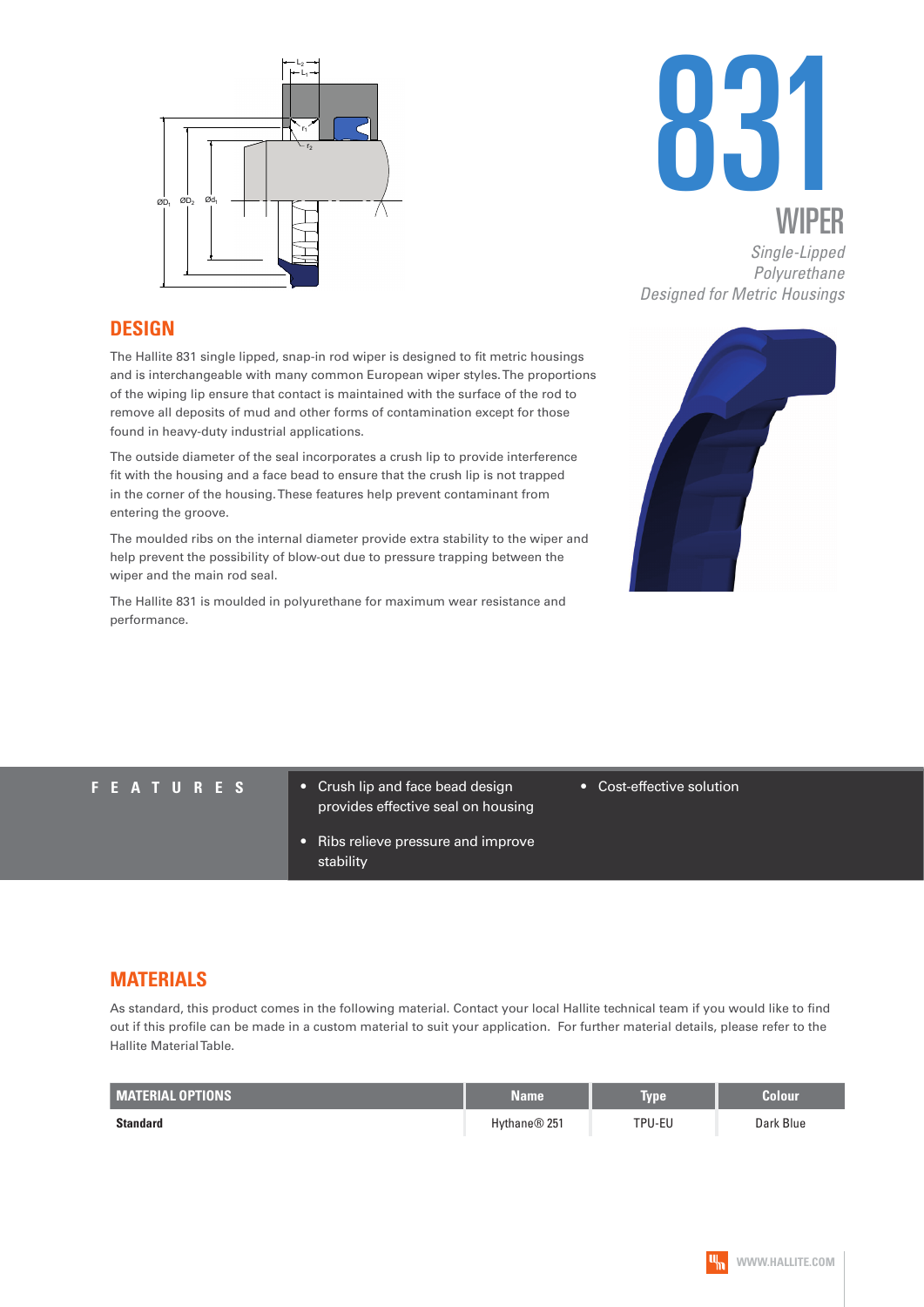### **TECHNICAL DETAILS**

| <b>OPERATING CONDITIONS</b> | <b>METRIC</b>                     | <b>INCH</b>                      |
|-----------------------------|-----------------------------------|----------------------------------|
| <b>Maximum Speed</b>        | 4.0 <sub>m/sec</sub>              | $12.0$ ft/sec                    |
| <b>Temperature Range</b>    | $-45^{\circ}$ C +110 $^{\circ}$ C | $-50^{\circ}$ F $+230^{\circ}$ F |

Not designed to scrape ice **NOTE**

> Data given are maximum values and can apply depending on specific application. Maximum ratings of temperature, pressure, or operating speeds are dependent on fluid medium, surface, gap value, and other variables such as dynamic or static service. Maximum values are not intended for use together at the same time, e.g. max temperature and max pressure. Please contact your Hallite technical representative for application support.

| <b>SURFACE ROUGHNESS</b>                              | umRa               | umRz               | umRt              | <b>uinRa</b> | <b>uinRz</b> | uinRt     |
|-------------------------------------------------------|--------------------|--------------------|-------------------|--------------|--------------|-----------|
| <b>Dynamic Sealing Face Ød</b>                        | $0.1 - 0.4$        | 1.6 max            | 4 max             | $4 - 16$     | $63$ max     | $157$ max |
| Static Sealing Face ØD <sub>1</sub> , ØD <sub>2</sub> | $1.6 \text{ max}$  | 6.3 <sub>max</sub> | 10 <sub>max</sub> | $63$ max     | $250$ max    | $394$ max |
| <b>Static Housing Faces L1</b>                        | 3.2 <sub>max</sub> | 10 <sub>max</sub>  | $16$ max          | $125$ max    | 394 max      | $630$ max |

| RADII                            |           |      |
|----------------------------------|-----------|------|
| Rod Diameter Ød,                 | $\leq 90$ | > 90 |
| Max Fillet Rad r <sub>1</sub> mm | 0.20      | 0.40 |
| Max Fillet Rad r, mm             | 0.40      | 0.40 |

**NOTE**

**NOTE**

Assembly chamfers are governed by the associated rod seal.

| <b>TOLERANCES</b> | $Jd_1$ | T               |                 |             |
|-------------------|--------|-----------------|-----------------|-------------|
| mm                | f9     | H <sub>11</sub> | H <sub>11</sub> | $+0.20 - 0$ |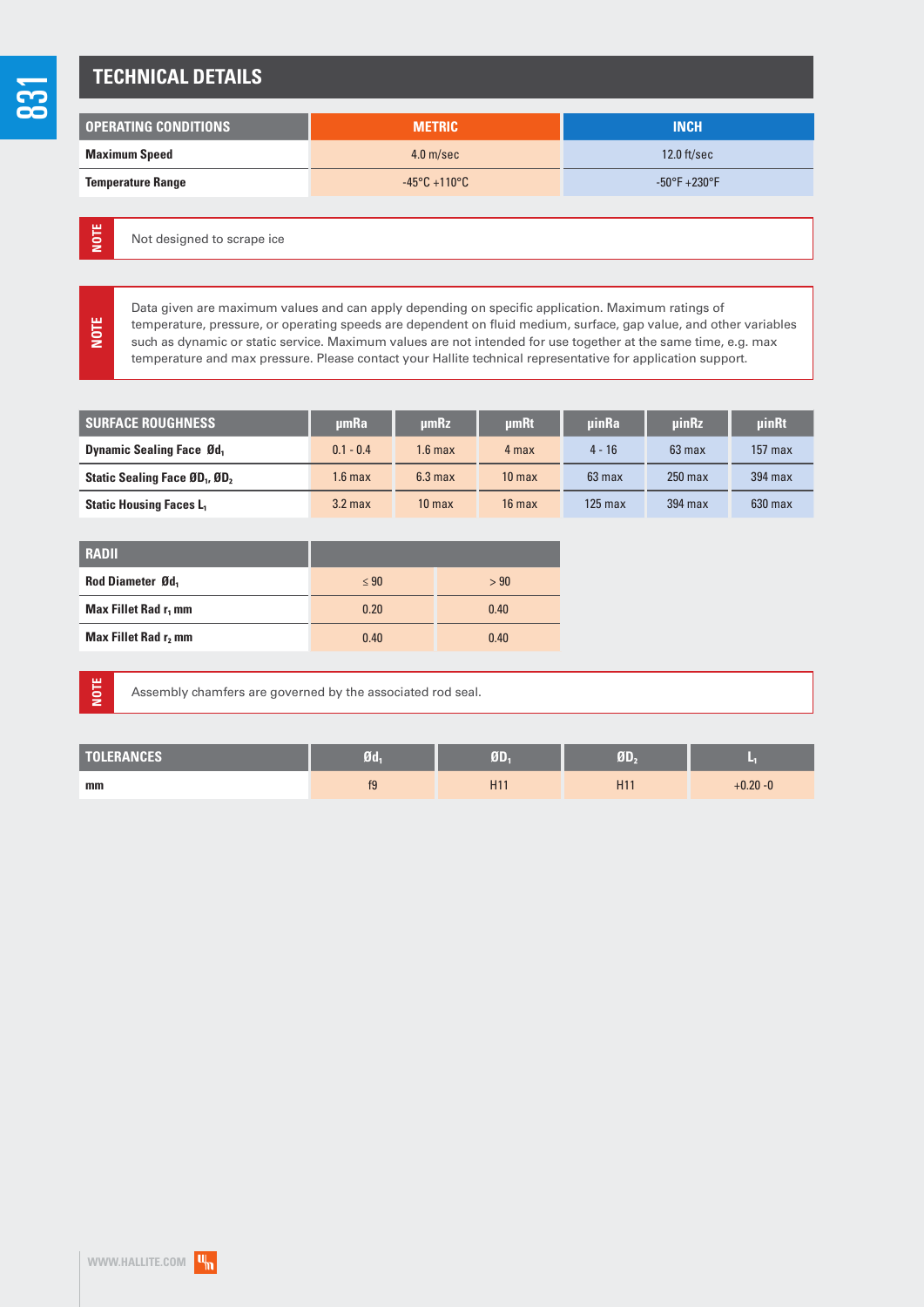



*Single-Lipped Polyurethane Designed for Metric Housings*

## **PART NUMBER RANGE**

|                   |            |        |            | <b>METRIC</b>   |            |                         |                |             |
|-------------------|------------|--------|------------|-----------------|------------|-------------------------|----------------|-------------|
| $\mathfrak{gd}_1$ | <b>TOL</b> | $ØD_1$ | <b>TOL</b> | ØD <sub>2</sub> | <b>TOL</b> | $\mathsf{L}_\mathrm{t}$ | $\mathsf{L}_2$ | <b>PART</b> |
|                   | f9         |        | <b>H11</b> |                 | <b>H11</b> | $+0.20 - 0$             |                | No.         |
| 12.00             | $-0.02$    | 18.60  | $+0.13$    | 15.00           | $+0.11$    | 3.80                    | 5.30           | 4565800     |
|                   | $-0.06$    |        | 0.00       |                 | 0.00       |                         |                |             |
| 14.00             | $-0.02$    | 20.60  | $+0.13$    | 17.00           | $+0.11$    | 3.80                    | 5.30           | 4580000     |
|                   | $-0.06$    |        | $0.00\,$   |                 | 0.00       |                         |                |             |
| 16.00             | $-0.02$    | 22.60  | $+0.13$    | 19.00           | $+0.13$    | 3.80                    | 5.30           | 4830600     |
|                   | $-0.06$    |        | 0.00       |                 | 0.00       |                         |                |             |
| 16.00             | $-0.02$    | 24.60  | $+0.13$    | 19.00           | $+0.13$    | 5.30                    | 7.00           | 4703800     |
|                   | $-0.06$    |        | $0.00\,$   |                 | 0.00       |                         |                |             |
| 18.00             | $-0.02$    | 24.60  | $+0.13$    | 21.00           | $+0.13$    | 3.80                    | 5.30           | 4580100     |
|                   | $-0.06$    |        | 0.00       |                 | 0.00       |                         |                |             |
| 18.00             | $-0.02$    | 26.60  | $+0.13$    | 21.00           | $+0.13$    | 5.30                    | 7.00           | 4703900     |
|                   | $-0.06$    |        | $0.00\,$   |                 | 0.00       |                         |                |             |
| 20.00             | $-0.02$    | 28.60  | $+0.13$    | 23.00           | $+0.13$    | 5.30                    | 7.00           | 4530600     |
|                   | $-0.07$    |        | 0.00       |                 | 0.00       |                         |                |             |
| 22.00             | $-0.02$    | 30.60  | $+0.16$    | 25.00           | $+0.13$    | 5.30                    | 7.00           | 4530700     |
|                   | $-0.07$    |        | $0.00\,$   |                 | 0.00       |                         |                |             |
| 25.00             | $-0.02$    | 33.60  | $+0.16$    | 28.00           | $+0.13$    | 5.30                    | 7.00           | 4530800     |
|                   | $-0.07$    |        | 0.00       |                 | 0.00       |                         |                |             |
| 28.00             | $-0.02$    | 36.60  | $+0.16$    | 31.00           | $+0.16$    | 5.30                    | 7.00           | 4565900     |
|                   | $-0.07$    |        | $0.00\,$   |                 | 0.00       |                         |                |             |
| 30.00             | $-0.02$    | 38.60  | $+0.16$    | 33.00           | $+0.16$    | 5.30                    | 7.00           | 4530900     |
|                   | $-0.07$    |        | 0.00       |                 | 0.00       |                         |                |             |
| 32.00             | $-0.03$    | 40.60  | $+0.16$    | 35.00           | $+0.16$    | 5.30                    | 7.00           | 4534500     |
|                   | $-0.09$    |        | $0.00\,$   |                 | 0.00       |                         |                |             |
| 35.00             | $-0.03$    | 43.60  | $+0.16$    | 38.00           | $+0.16$    | 5.30                    | 7.00           | 4531000     |
|                   | $-0.09$    |        | 0.00       |                 | 0.00       |                         |                |             |
| 36.00             | $-0.03$    | 44.60  | $+0.16$    | 39.00           | $+0.16$    | 5.30                    | 7.00           | 4580200     |
|                   | $-0.09$    |        | 0.00       |                 | 0.00       |                         |                |             |
| 38.00             | $-0.03$    | 46.60  | $+0.16$    | 41.00           | $+0.16$    | 5.30                    | 7.00           | 4788300     |
|                   | $-0.09$    |        | 0.00       |                 | 0.00       |                         |                |             |
| 40.00             | $-0.03$    | 48.60  | $+0.16$    | 43.00           | $+0.16$    | 5.30                    | 7.00           | 4531100     |
|                   | $-0.09$    |        | $0.00\,$   |                 | 0.00       |                         |                |             |
| 40.00             | $-0.03$    | 50.30  | $+0.19$    | 43.00           | $+0.16$    | 6.35                    | 8.00           | 4866900     |
|                   | $-0.09$    |        | $0.00\,$   |                 | 0.00       |                         |                |             |

**PART NUMBERS ON THIS PAGE ARE LISTED IN THE STANDARD MATERIAL OPTION. FOR MATERIAL VARIATIONS OR FOR CUSTOM SIZES, MATERIALS, OR SEAL DESIGNS, PLEASE CONTACT YOUR LOCAL HALLITE REPRESENTATIVE.**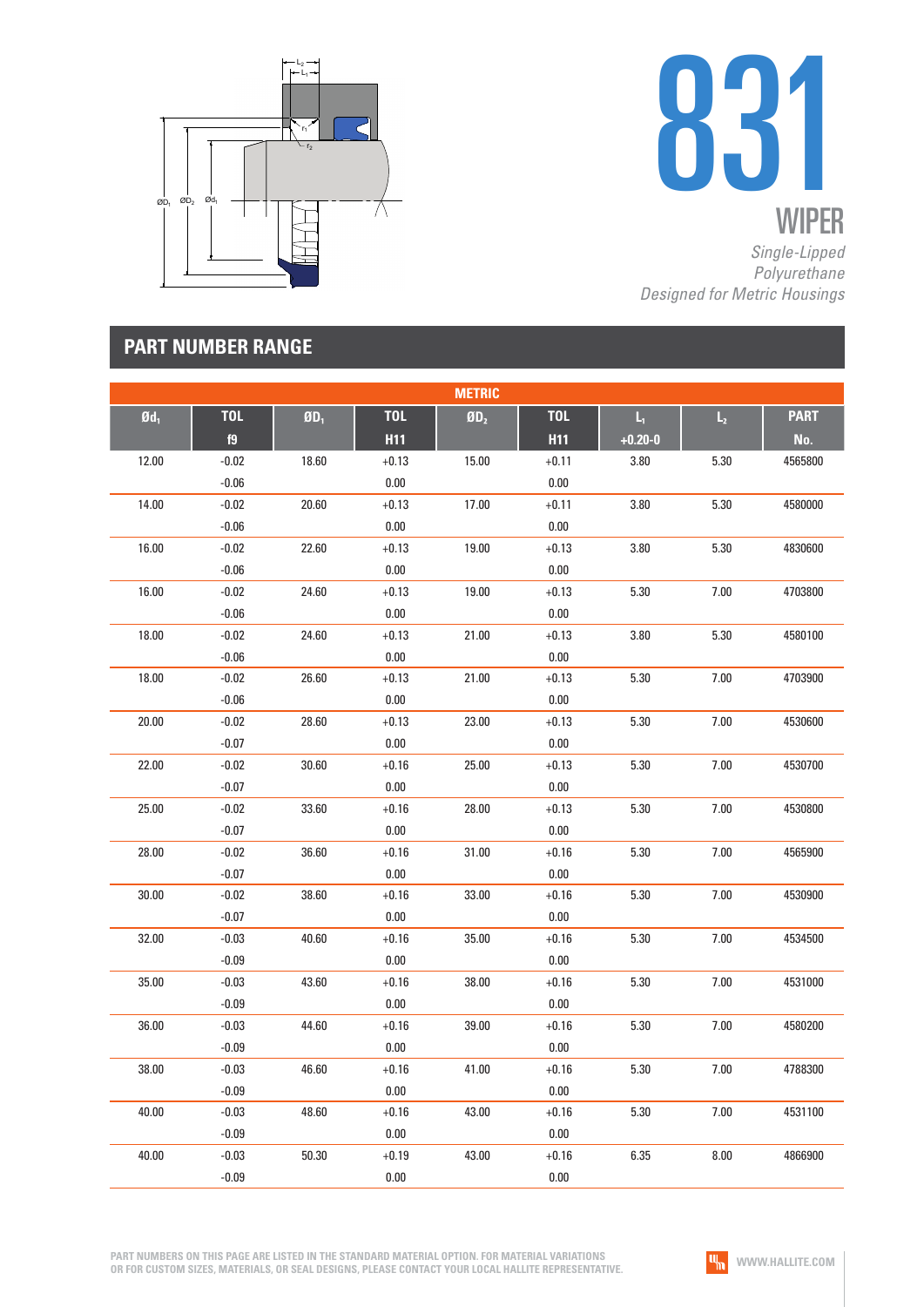

# **PART NUMBER RANGE**

| <b>METRIC</b>     |            |         |            |                 |            |             |                |             |  |
|-------------------|------------|---------|------------|-----------------|------------|-------------|----------------|-------------|--|
| $\mathfrak{gd}_1$ | <b>TOL</b> | $$D_1$$ | <b>TOL</b> | ØD <sub>2</sub> | <b>TOL</b> | L,          | $\mathsf{L}_2$ | <b>PART</b> |  |
|                   | f9         |         | <b>H11</b> |                 | <b>H11</b> | $+0.20 - 0$ |                | No.         |  |
| 42.00             | $-0.03$    | 50.60   | $+0.19$    | 45.00           | $+0.16$    | 5.30        | 7.00           | 4788400     |  |
|                   | $-0.09$    |         | $0.00\,$   |                 | $0.00\,$   |             |                |             |  |
| 45.00             | $-0.03$    | 53.60   | $+0.19$    | 48.00           | $+0.16$    | 5.30        | 7.00           | 4533800     |  |
|                   | $-0.09$    |         | $0.00\,$   |                 | 0.00       |             |                |             |  |
| 45.00             | $-0.03$    | 55.60   | $+0.19$    | 48.00           | $+0.16$    | 5.30        | 7.00           | 4531200     |  |
|                   | $-0.09$    |         | $0.00\,$   |                 | 0.00       |             |                |             |  |
| 47.00             | $-0.03$    | 55.60   | $+0.19$    | 50.00           | $+0.16$    | 5.30        | 7.00           | 4778100     |  |
|                   | $-0.09$    |         | $0.00\,$   |                 | $0.00\,$   |             |                |             |  |
| 50.00             | $-0.03$    | 58.60   | $+0.19$    | 53.00           | $+0.19$    | 5.30        | 7.00           | 4533900     |  |
|                   | $-0.09$    |         | $0.00\,$   |                 | 0.00       |             |                |             |  |
| 50.00             | $-0.03$    | 60.60   | $+0.19$    | 53.00           | $+0.19$    | 5.30        | 7.00           | 4531300     |  |
|                   | $-0.09$    |         | $0.00\,$   |                 | $0.00\,$   |             |                |             |  |
| 55.00             | $-0.03$    | 63.60   | $+0.19$    | 58.00           | $+0.19$    | 5.30        | 7.00           | 4534000     |  |
|                   | $-0.10$    |         | $0.00\,$   |                 | $0.00\,$   |             |                |             |  |
| 55.00             | $-0.03$    | 65.60   | $+0.19$    | 58.00           | $+0.19$    | 5.30        | 7.00           | 4531400     |  |
|                   | $-0.10$    |         | $0.00\,$   |                 | $0.00\,$   |             |                |             |  |
| 56.00             | $-0.03$    | 64.60   | $+0.19$    | 59.00           | $+0.19$    | 5.30        | $7.00$         | 4566000     |  |
|                   | $-0.10$    |         | $0.00\,$   |                 | $0.00\,$   |             |                |             |  |
| 56.00             | $-0.03$    | 66.60   | $+0.19$    | 59.00           | $+0.19$    | 5.30        | $7.00$         | 4704000     |  |
|                   | $-0.10$    |         | $0.00\,$   |                 | $0.00\,$   |             |                |             |  |
| 60.00             | $-0.03$    | 68.60   | $+0.19$    | 63.00           | $+0.19$    | 5.30        | $7.00$         | 4534100     |  |
|                   | $-0.10$    |         | $0.00\,$   |                 | 0.00       |             |                |             |  |
| 60.00             | $-0.03$    | 70.60   | $+0.19$    | 63.00           | $+0.19$    | 5.30        | $7.00\,$       | 4531500     |  |
|                   | $-0.10$    |         | $0.00\,$   |                 | 0.00       |             |                |             |  |
| 63.00             | $-0.03$    | 73.60   | $+0.19$    | 66.00           | $+0.19$    | 5.30        | 7.00           | 4824400     |  |
|                   | $-0.10$    |         | $0.00\,$   |                 | 0.00       |             |                |             |  |
| 70.00             | $-0.03$    | 78.60   | $+0.19$    | 73.00           | $+0.19$    | 5.30        | 7.00           | 4534200     |  |
|                   | $-0.10$    |         | $0.00\,$   |                 | $0.00\,$   |             |                |             |  |
| 70.00             | $-0.03$    | 80.60   | $+0.22$    | 73.00           | $+0.19$    | 5.30        | 7.00           | 4531600     |  |
|                   | $-0.10$    |         | $0.00\,$   |                 | $0.00\,$   |             |                |             |  |
| 75.00             | $-0.03$    | 87.20   | $+0.22$    | 81.00           | $+0.22$    | 7.10        | 12.00          | 4903800     |  |
|                   | $-0.10$    |         | $0.00\,$   |                 | 0.00       |             |                |             |  |
| 80.00             | $-0.03$    | 88.60   | $+0.22$    | 83.00           | $+0.22$    | 5.30        | 7.00           | 4534300     |  |
|                   | $-0.10$    |         | 0.00       |                 | 0.00       |             |                |             |  |